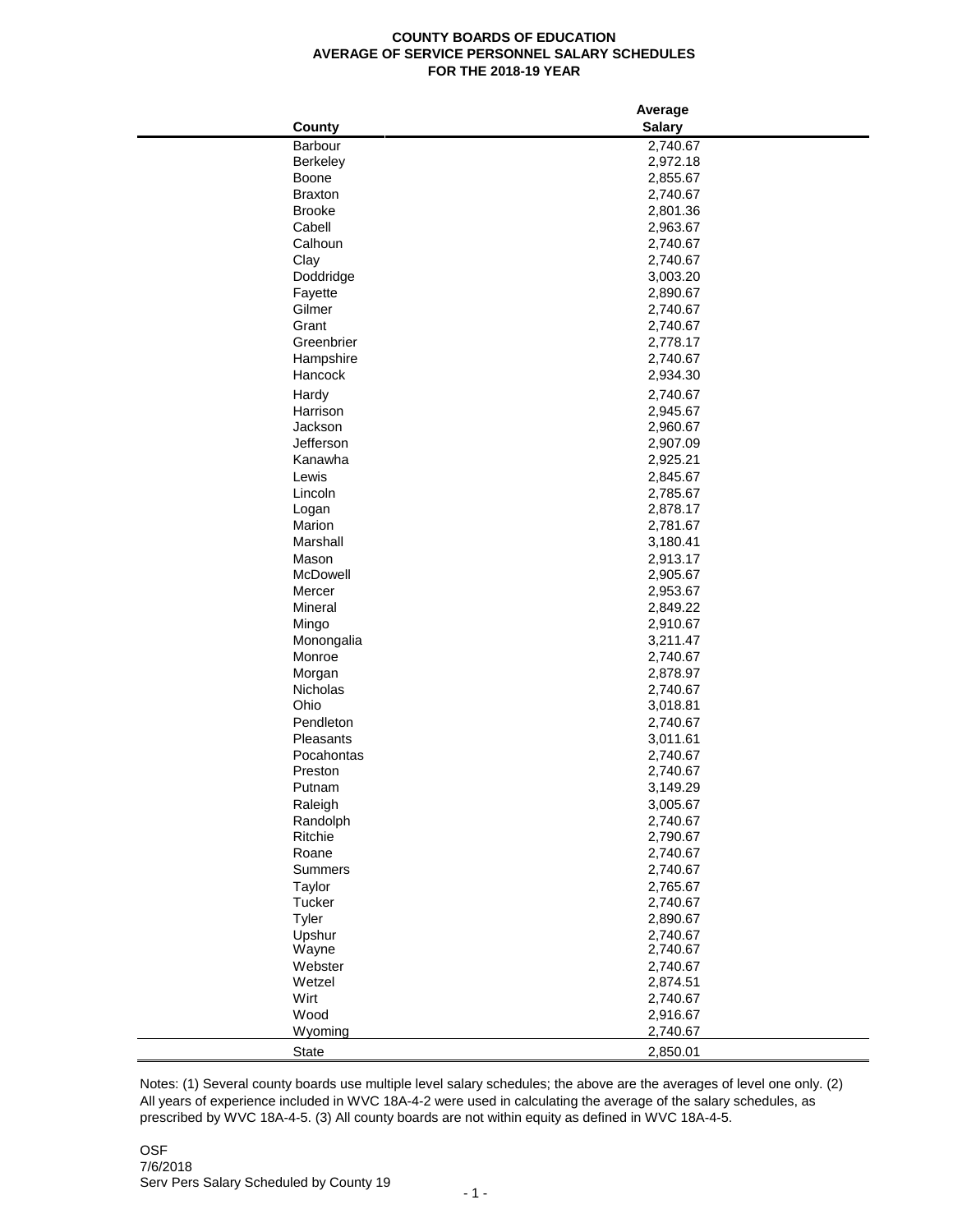## **COUNTY BOARDS OF EDUCATION AVERAGE OF SERVICE PERSONNEL SALARY SCHEDULES ARRANGED IN DESCENDING ORDER FOR THE 2018-19 YEAR**

| Ct.              |                           | Average              | Percentage<br>Of Top Ten<br><b>Average Salary</b> | Average<br><b>Salary</b><br><b>Top Ten</b> |                      |
|------------------|---------------------------|----------------------|---------------------------------------------------|--------------------------------------------|----------------------|
|                  | County                    | <b>Salary</b>        |                                                   |                                            |                      |
| $\mathbf{1}$     | Monongalia                | 3,211.47             | 105.37%                                           |                                            |                      |
| $\boldsymbol{2}$ | Marshall                  | 3,180.41             | 104.35%                                           |                                            |                      |
| 3                | Putnam<br>Ohio            | 3,149.29             | 103.33%<br>99.05%                                 |                                            |                      |
| 4<br>5           | Pleasants                 | 3,018.81             | 98.82%                                            |                                            |                      |
|                  |                           | 3,011.61             |                                                   |                                            |                      |
| 6                | Raleigh                   | 3,005.67             | 98.62%                                            |                                            |                      |
| $\overline{7}$   | Doddridge                 | 3,003.20             | 98.54%                                            |                                            |                      |
| 8                | Berkeley                  | 2,972.18             | 97.52%                                            |                                            |                      |
| 9                | Cabell                    | 2,963.67             | 97.24%                                            |                                            |                      |
| 10               | Jackson                   | 2,960.67             | 97.14%                                            | \$<br>3,047.70                             |                      |
| 11               | Mercer                    | 2,953.67             | 96.91%                                            |                                            |                      |
| 12               | Harrison                  | 2,945.67             | 96.65%                                            |                                            |                      |
| 13               | Hancock                   | 2,934.30             | 96.28%                                            |                                            |                      |
| 14<br>15         | Kanawha<br>Wood           | 2,925.21             | 95.98%<br>95.70%                                  |                                            |                      |
|                  |                           | 2,916.67             |                                                   |                                            |                      |
| 16               | Mason                     | 2,913.17             | 95.59%                                            |                                            |                      |
| 17               | Mingo                     | 2,910.67             | 95.50%                                            |                                            |                      |
| 18               | Jefferson                 | 2,907.09             | 95.39%                                            |                                            |                      |
| 19               | McDowell                  | 2,905.67             | 95.34%                                            |                                            |                      |
| 20               | Fayette                   | 2,890.67             | 94.85%                                            |                                            |                      |
| 20               | Tyler                     | 2,890.67             | 94.85%                                            |                                            |                      |
| 22               | Morgan                    | 2,878.97             | 94.46%                                            |                                            |                      |
| 23               | Logan                     | 2,878.17             | 94.44%                                            |                                            |                      |
| 24               | Wetzel                    | 2,874.51             | 94.32%                                            |                                            |                      |
| 25               | Boone                     | 2,855.67             | 93.70%                                            |                                            |                      |
| 26               | Mineral                   | 2,849.22             | 93.49%                                            |                                            |                      |
| 27               | Lewis                     | 2,845.67             | 93.37%                                            |                                            |                      |
| 28               | <b>Brooke</b>             | 2,801.36             | 91.92%                                            |                                            |                      |
| 29               | Ritchie                   | 2,790.67             | 91.57%                                            |                                            |                      |
| 30               | Lincoln                   | 2,785.67             | 91.40%                                            |                                            |                      |
| 31               | Marion                    | 2,781.67             | 91.27%                                            |                                            |                      |
| 32               | Greenbrier                | 2,778.17             | 91.16%                                            |                                            |                      |
| 33               | Taylor                    | 2,765.67             | 90.75%                                            |                                            |                      |
| 34<br>34         | Barbour<br><b>Braxton</b> | 2,740.67<br>2,740.67 | 89.93%<br>89.93%                                  |                                            |                      |
|                  |                           |                      |                                                   |                                            |                      |
| 34               | Calhoun                   | 2,740.67             | 89.93%                                            |                                            |                      |
| 34               | Clay<br>Gilmer            | 2,740.67<br>2,740.67 | 89.93%                                            |                                            |                      |
| 34<br>34         |                           |                      | 89.93%                                            |                                            |                      |
| 34               | Grant<br>Hampshire        | 2,740.67<br>2,740.67 | 89.93%<br>89.93%                                  |                                            |                      |
|                  |                           |                      |                                                   |                                            |                      |
| 34<br>34         | Hardy                     | 2,740.67             | 89.93%                                            |                                            |                      |
| 34               | Monroe<br>Nicholas        | 2,740.67<br>2,740.67 | 89.93%<br>89.93%                                  |                                            |                      |
| 34               | Pendleton                 | 2,740.67             | 89.93%                                            |                                            |                      |
| 34               | Pocahontas                | 2,740.67             | 89.93%                                            |                                            |                      |
|                  |                           |                      |                                                   |                                            |                      |
| 34<br>34         | Preston<br>Randolph       | 2,740.67<br>2,740.67 | 89.93%<br>89.93%                                  |                                            |                      |
| 34               | Roane                     | 2,740.67             | 89.93%                                            |                                            |                      |
| 34               | <b>Summers</b>            | 2,740.67             | 89.93%                                            |                                            |                      |
| 34               | Tucker                    | 2,740.67             | 89.93%                                            |                                            |                      |
| 34               | Upshur                    | 2,740.67             | 89.93%                                            |                                            |                      |
| 34               | Wayne                     | 2,740.67             | 89.93%                                            |                                            |                      |
| 34               | Webster                   | 2,740.67             | 89.93%                                            |                                            |                      |
| 34               | Wirt                      | 2,740.67             | 89.93%                                            |                                            |                      |
| 34               | Wyoming                   | 2,740.67             | 89.93%                                            |                                            |                      |
|                  |                           |                      |                                                   |                                            |                      |
|                  | <b>State</b>              | 2,850.01             |                                                   | \$                                         | 2,742.93 (90% limit) |

Notes: (1) Several county boards use multiple level salary schedules; the above are the averages of level one only. (2) All years of experience included in WVC 18A-4-2 were used in calculating the average of the salary schedules, as prescribed by WVC 18A-4-5. (3) All county boards are not within equity as defined in WVC 18A-4-5.